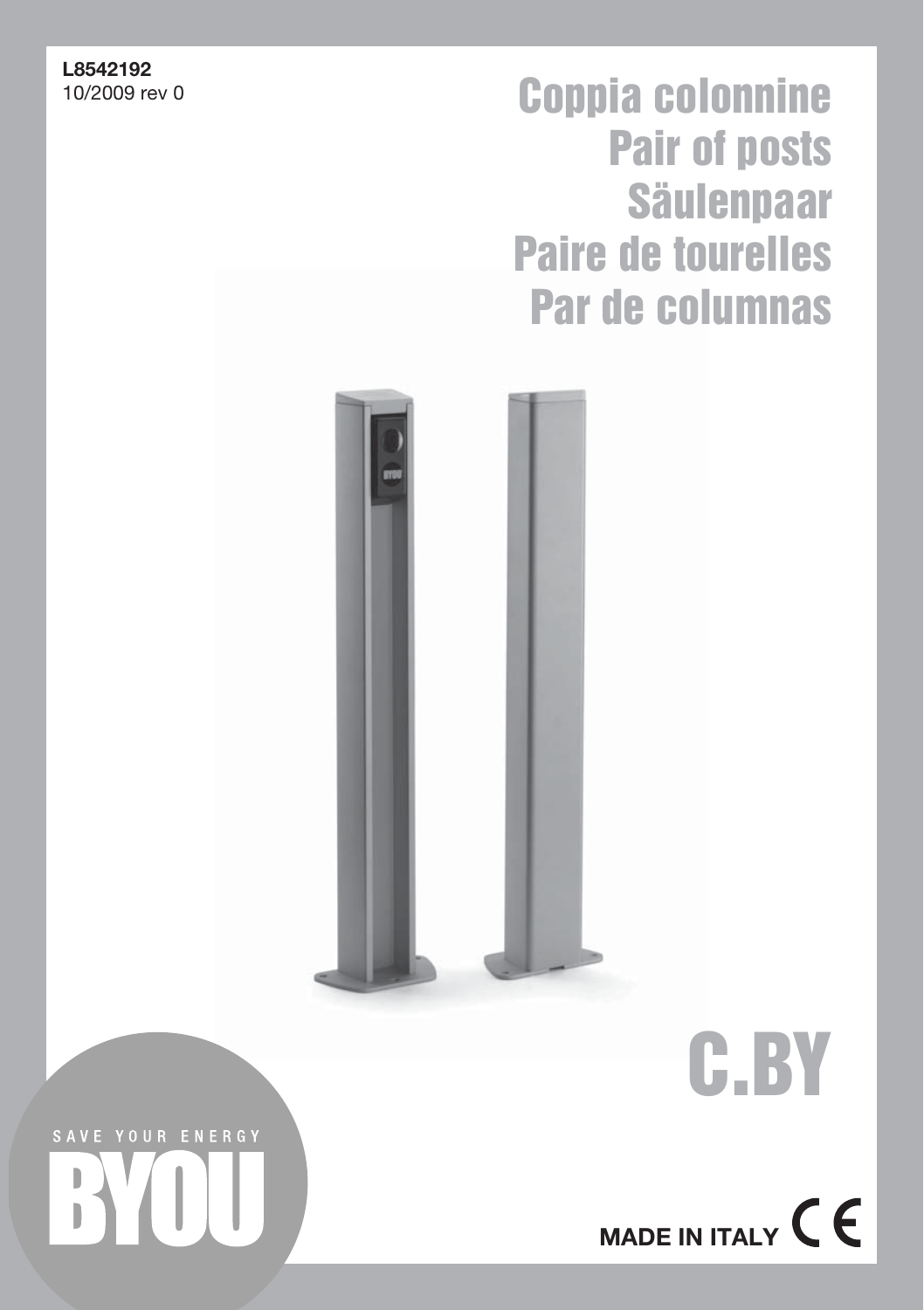## ITALIANO

#### Descrizione

Coppia di colonnine da 50cm dotate di due fotocellule aggiuntive P.BY, da posizionare all'interno della proprietà a protezione dell'area di manovra delle ante.

Nella centrale di comando sono previsti due connessioni distinte da utilizzare a seconda della posizione della fotocellula:

PHOT C: La fotocellula è attiva solo in fase di chiusura.

PHOT: La fotocellula è attiva in apertura e chiusura.

Questa modalità di funzionamento consente l'ingresso del veicolo anche se l'apertura delle ante non è del tutto completata, purché l'area di manovra risulti libera da impedimenti.



#### Installazione (immagini a pag. 7)

1) Aprire le fotocellule facendo leva con un cacciavite nella feritoia.

2) La differenza tra il ricevitore ed il trasmettitore risulta evidente dal numero di morsetti presenti sulle schede:

4 morsetti per il ricevitore (RX)

2 morsetti per il trasmettitore (TX)

3) Forare il retro della fotocellula dove indicato.

4) Tracciare i punti di foratura sulle colonnine utilizzando il fondo della fotocellula come riferimento (il foro in prossimità della morsettiera deve corrispondere al passaggio dei cavi), prestando attenzione a non lasciare spazio libero tra il bordo superiore della fotocellula e il bordo superiore della colonnina.

5) Eseguire due fori di diametro 3mm per fissare la fotocellula alla colonnina e un foro da 10mm per permettere il passaggio dei cavi.

6) Fissare la piastra alla base della colonnina utilizzando quattro delle otto viti autofilettanti a testa svasata (4,2x25) in dotazione.

7) Infilare il cavo di collegamento.

8) Assicurare la colonnina al terreno utilizzando tre delle sei viti (5,5x45) in dotazione, con relativi tasselli e rondelle.

9) Fissare la base della fotocellula alla colonnina con due delle quattro viti autofilettanti (TCIC 3,5x13) fornite in dotazione.

10) Collegare TX e RX alla centrale di comando come da schema generale di collegamento.

TX richiede solo l'alimentazione dall'uscita 24V della centrale, rispettare le polarità (+/-).

RX richiede l'alimentazione 24V (rispettare le polarità +/-) ed il collegamento del contatto NC all'ingresso PHOT C.

11) Riapplicare le coperture verificando che sul ricevitore (RX - 4 morsetti) venga applicata la copertura con la lente. La lente è riconoscibile dai cerchi concentrici visibili in trasparenza (fig. 11a).

12) Inserire il coperchio di plastica nella parte superiore della colonnina.

| <b>DATI TECNICI</b>                 | <b>Fotocellula P.BY</b>           |
|-------------------------------------|-----------------------------------|
| Alimentazione                       | 24Vac/dc                          |
| Portata<br>(in condizioni ottimali) | 20 metri circa                    |
| Assorbimento                        | 15mA(TX) - 20mA(RX)               |
| Temperatura funzionamento           | $-20^{\circ}$ C / $+70^{\circ}$ C |
| Grado di protezione                 | IP44                              |

#### DIMENSIONI

| Fotocellula P.BY | 90x35x31 (mm)  |
|------------------|----------------|
| Colonnina C.BY   | 510x60x50 (mm) |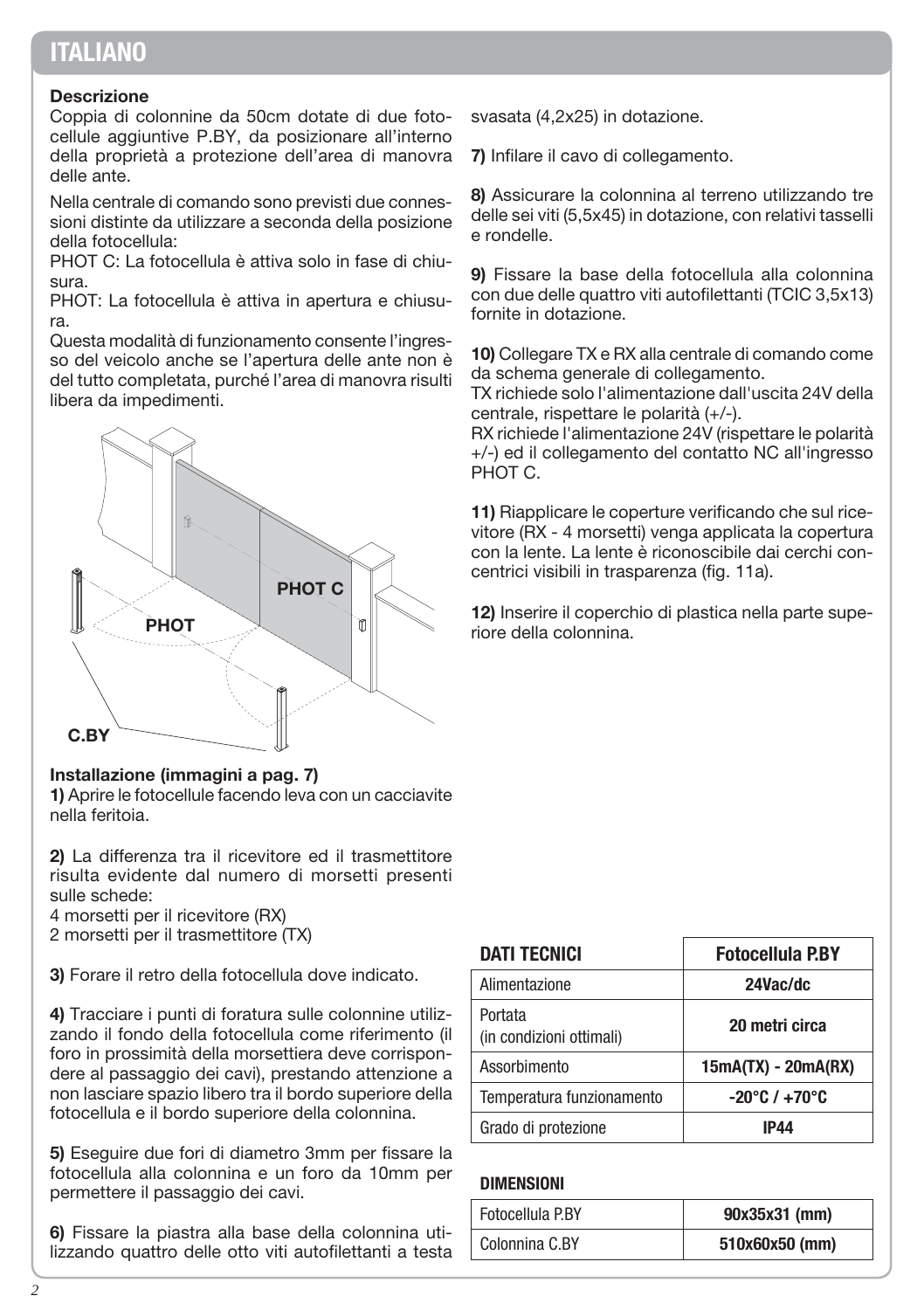## **ENGLISH**

#### **Description**

Pair of 50 cm posts equipped with two additional P.BY photocells, to be installed inside the premises and covering the gates' operating range.

The control station includes two separate connections to be used according to the photocell's position:

PHOT C: The photocell works only when the gates are being closed.

PHOT: The photocell works both when the gates are being opened or closed.

This type of operation allows vehicles to enter even when the gates are not yet completely open, provided the operating range is free of obstacles.



#### Installation (figures on page 7)

1) Open the photocells by introducing a screwdriver in the slit and using it as a lever.

2) The difference between the receiver and the transmitter is evident from the number of terminals on the circuit boards:

4 terminals for the receiver (RX)

2 terminals for the transmitter (TX)

3) Make holes on the back of the photocell where indicated.

4) Using the back of the photocell as a template, mark the drilling points on the posts (the hole close to the terminal board is for the cables). Do not leave a space between the top of the photocell and the top of the post.

5) Drill two Ø 3 mm holes for the screws that secure the photocell to the post and one  $\varnothing$  10 mm hole for the cables to pass through.

6) Fasten the plate to the base of the post using four of the eight countersunk self-tapping screws (4.2x25) supplied.

7) Pass the connection cable through.

8) Secure the post to the ground using three of the six screws (5.5x45) supplied, with their respective expansion sleeves and washers.

9) Fasten the base of the photocell to the post using two of the four self-tapping screws (TCIC 3.5x13) supplied.

10) Connect the TX and RX to the control station as shown in the general wiring diagram.

The TX requires only a connection for the power supply provided by the 24 V output on the control station. Be sure to respect the polarities (+/-).

The RX requires a connection for the 24 V power supply (respect the polarities +/-) and a connection for the NC contact on the PHOT C input.

11) Put the photocell covers back on. The cover with the lens must be placed on the receiver (RX - 4 terminals). The lens is identified by the concentric circles that can be seen when viewing the cover against the light (Fig. 11a).

12) Slip the plastic cover on the post top.

| <b>TECHNICAL DETAILSI</b>      | <b>Photocell P.BY</b>             |
|--------------------------------|-----------------------------------|
| Power supply                   | 24Vac/dc                          |
| Range<br>(in ideal conditions) | approx. 20 metres.                |
| Power demand                   | 15mA(TX) - 20mA(RX)               |
| Operating temperature          | $-20^{\circ}$ C / $+70^{\circ}$ C |
| Protection rating              | IP44                              |

#### **DIMENSIONS**

| <b>P.BY Photocell</b> | 90x35x31 (mm)  |
|-----------------------|----------------|
| C.BY post             | 510x60x50 (mm) |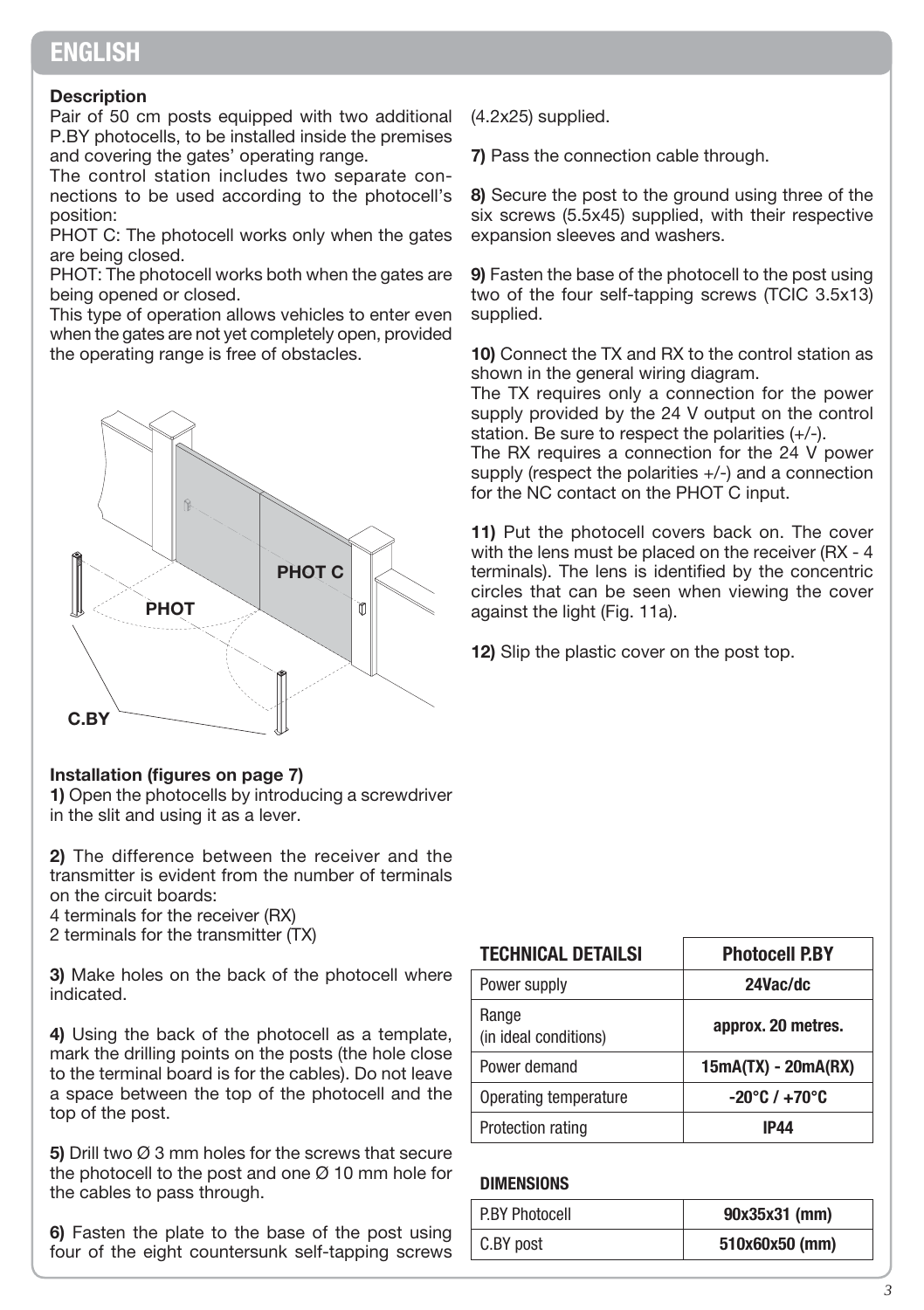## **DEUTSCH**

#### Beschreibung

Säulenpaar zu 50cm mit zwei zusätzlichen Fotozellen P.BY, das im Innern des Besitztums zum Schutz des Manöverbereichs der Torflügel anzubringen ist.

In der Steuerzentrale sind zwei unterschiedliche Anschlüsse vorgesehen, die je nach der Position der Fotozelle zu benutzen sind:

PHOT C: Die Fotozelle ist nur in der Phase der Schließung aktiv.

PHOT: Die Fotozelle ist bei der Öffnung und bei der Schließung aktiv.

Diese Betriebsart gestattet das Hineinfahren des Fahrzeugs, auch wenn die Öffnung der Torflügel noch nicht ganz abgeschlossen ist, vorausgesetzt, dass der Manöverbereich frei von Hindernissen ist.



#### Installation (Abbildungen auf S. 7)

1) Die Fotozellen öffnen, indem ein Schraubenzieher in dem Schlitz als Hebel angesetzt wird.

2) Der Unterschied zwischen Empfänger und Sender ist an der Anzahl der an den Platinen vorhandenen Klemmen ersichtlich:

4 Klemmen für den Empfänger (RX)

2 Klemmen für den Sender (TX)

3) Die Rückseite der Fotozelle an der angegebenen Stelle durchbohren.

4) Die Bohrpunkte an den Säulen kennzeichnen, dabei den Boden der Fotozelle als Bezug benutzen (das Loch am Klemmenbrett muss dem Kabeldurchgang entsprechen), wobei darauf zu achten ist, zwischen dem oberen Rand der Fotozelle und dem oberen Rand der Säule keinen freien Raum zu lassen.

5) Zwei Löcher mit Durchmesser 3mm bohren, um die Fotozelle an der Säule zu befestigen, und ein Loch mit Durchmesser 10mm, um den Kabeldurchgang zu ermöglichen.

6) Die Platte an der Basis der Säule befestigen, dazu vier der mitgelieferten acht selbstschneidenden Senkschrauben (4,2x25) verwenden.

7) Das Anschlusskabel einführen.

8) Die Säule am Boden befestigen, dazu drei der mitgelieferten sechs Schrauben (5,5x45) mit den entsprechenden Dübeln und U-Scheiben verwenden.

9) Die Basis der Fotozelle mit zwei der mitgelieferten vier selbstschneidenden Schrauben (TCIC 3,5x13) an der Säule befestigen.

10) TX und RX wie im allgemeinen Anschlussplan angegeben an die Steuerzentrale anschließen. TX erfordert nur die Speisung vom 24V-Ausgang der Zentrale, dabei die Polarität (+/-) beachten.

RX erfordert die 24V-Speisung (die Polarität +/- beachten) und den Anschluss des Ruhekontakts an den Eingang PHOT C.

11) Die Abdeckungen wieder anbringen, dabei darauf achten, dass am Empfänger (RX - 4 Klemmen) die Abdeckung mit Linse angebracht wird. Die Linse ist an den konzentrischen Kreisen zu erkennen, die gegen das Licht betrachtet sichtbar sind (Abb. 11a).

12) Den Kunststoffdeckel am oberen Teil der Säule einsetzen.

| <b>TECHNISCHE DATEN</b>                   | <b>Fotozelle P.BY</b>             |
|-------------------------------------------|-----------------------------------|
| Speisung                                  | 24Vac/dc                          |
| Reichweite<br>(bei optimalen Bedingungen) | ca. 20 Meter.                     |
| Aufnahme                                  | $15mA(TX) - 20mA(RX)$             |
| Betriebstemperatur                        | $-20^{\circ}$ C / $+70^{\circ}$ C |
| Schutzgrad                                | IP44                              |

#### DIMENSIONI

| Fotozelle P.BY | 90x35x31 (mm)  |
|----------------|----------------|
| Säule C.BY     | 510x60x50 (mm) |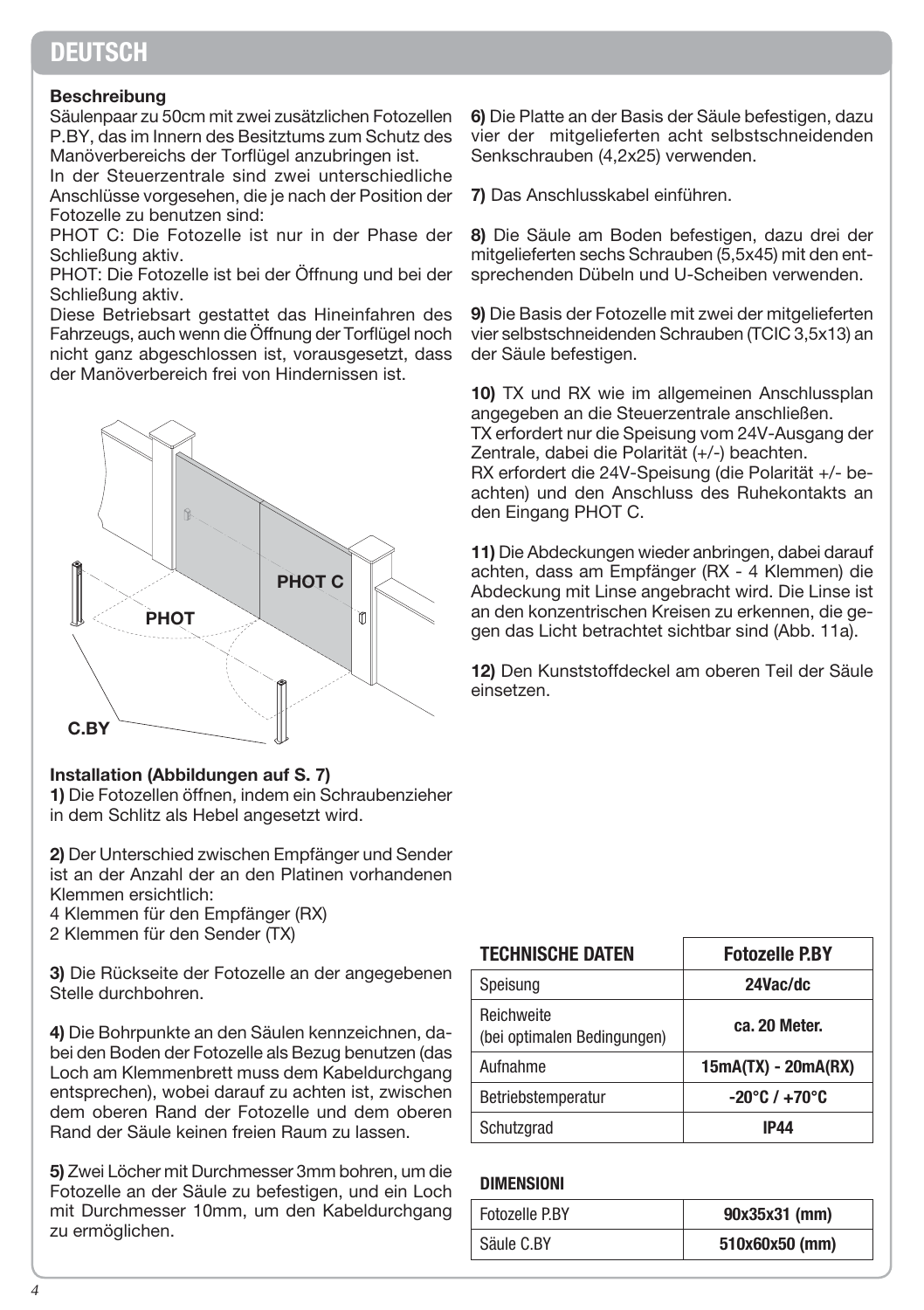## **FRANCAIS**

#### **Description**

Paire de tourelles de 50 cm pourvues de deux photocellules supplémentaires P.BY, à positionner dans la propriété pour la protection de la zone de manœuvre des portes.

Dans la centrale de commande sont prévues deux connexions bien distinctes à utiliser en fonction de la position de la photocellule :

PHOT C : La photocellule est en fonction seulement en phase de fermeture.

PHOT : La photocellule est en fonction en ouverture et fermeture.

Ce mode de fonctionnement permet aux véhicules d'entrer même si l'ouverture des portes n'est pas encore terminée, à condition que la zone de manœuvre ne soit pas encombrée.



#### Installation (images à page 7)

1) Ouvrir les photocellules en faisant levier avec un tournevis dans la fente.

2) La différence entre le récepteur et le transmetteur est évidente d'après le nombre de bornes se trouvant sur les cartes :

4 bornes pour le récepteur (RX)

2 bornes pour le transmetteur (TX)

3) Forer au dos de la photocellule à l'endroit indiqué.

4) Tracer les points où forer sur les tourelles en utilisant le fond de la photocellule comme point de repère (le trou près du bornier doit correspondre au passage des câbles), veiller à ne pas laisser de l'espace libre entre le bord supérieur de la photocellule et le bord supérieur de la tourelle.

5) Percer deux trous de 3 mm de diamètre pour fixer la photocellule à la tourelle et un trou de 10 mm pour permettre le passage des câbles.

6) Fixer la plaque à la base de la tourelle au moyen

de 4 vis faisant partie des 8 vis autotaraudeuses à tête fraisée (4,2x25) fournies.

7) Enfiler le câble de raccordement.

8) S'assurer que la tourelle soit bien fixée au terrain en utilisant trois des six vis (5,5x45) fournies, ainsi que les tasseaux et rondelles.

9) Fixer a base de la photocellule à la tourelle à l'aide de deux des quatre vis autotaraudeuses (TCIC 3,5x13) fournies.

10) Raccorder la borne TX et la borne RX à la centrale de commande conformément au schéma général relatif au raccordement.

TX a uniquement besoin de l'alimentation de la sortie 24V de la centrale, veuillez respecter les polarités  $(+/-)$ .

RX a besoin de l'alimentation à 24V (respecter les polarités +/-) et de la connexion du contact NC à l'entrée de la PHOT C.

11) Appliquer à nouveau les carters en vérifiant que sur le récepteur (RX - 4 bornes) soit appliqué le couvercle avec la lentille. On reconnaît cette dernière grâce aux cercles concentriques visibles en transparence (fig. 11a).

12) Introduire le couvercle en plastique dans la partie supérieure de la tourelle.

| <b>DONNÉES TECHNIQUES</b>                   | <b>Photocellule P.BY</b>          |
|---------------------------------------------|-----------------------------------|
| Alimentation                                | 24Vac/dc                          |
| Capacité<br>(dans des conditions optimales) | environ 20 mètres                 |
| Absorption                                  | 15mA(TX) - 20mA(RX)               |
| Température de fonctionnement               | $-20^{\circ}$ C / $+70^{\circ}$ C |
| Degré de protection                         | IP44                              |

#### **DIMENSIONS**

| <b>Photocellule P.BY</b> | 90x35x31 (mm)  |
|--------------------------|----------------|
| Tourelle C.BY            | 510x60x50 (mm) |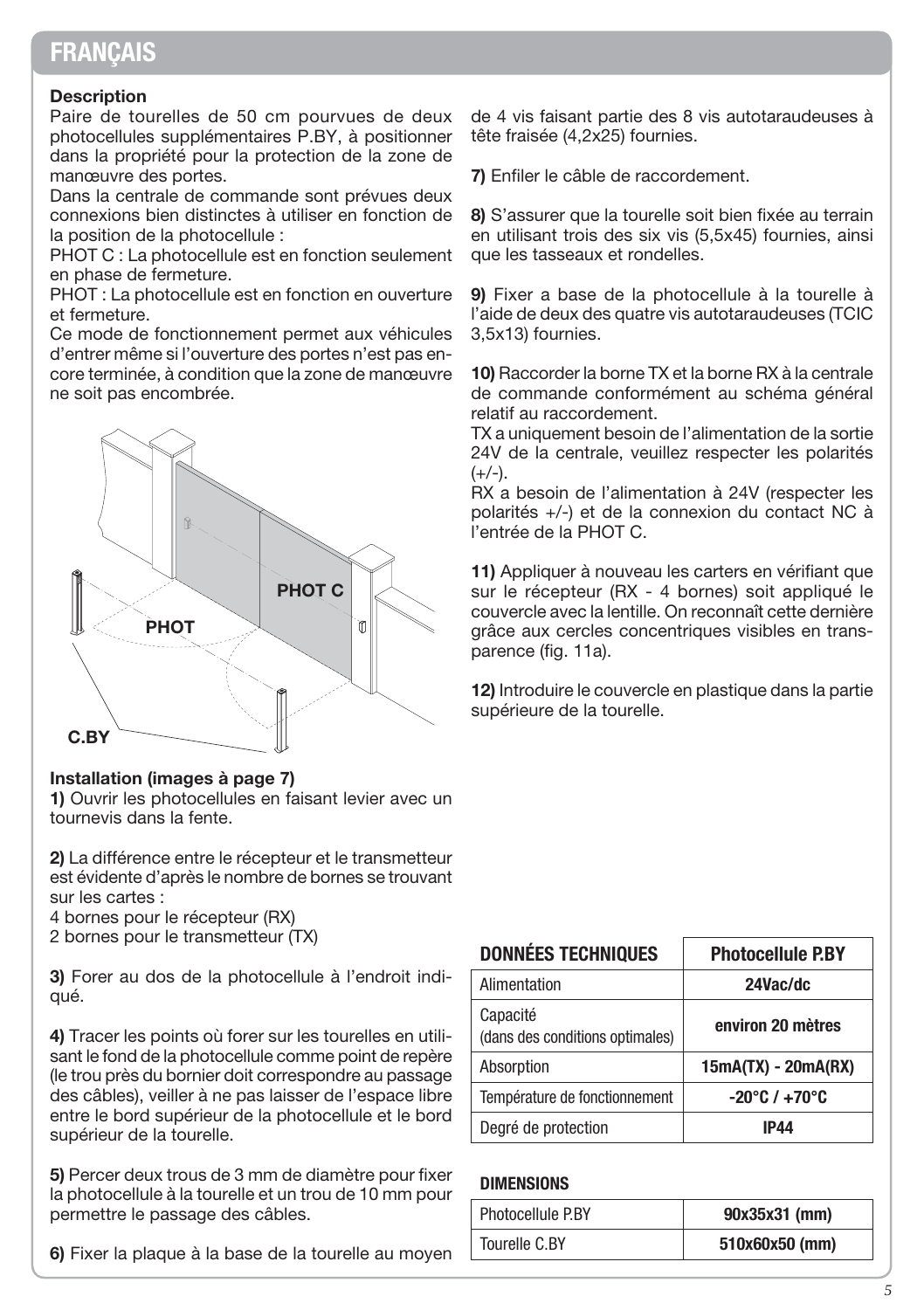## **ESPAÑOL**

#### Descripción

Par de columnas de 50 cm con dos fotocélulas adicionales P.BY, para colocar en la zona interna de la propiedad como protección del área de acción de las puertas.

La unidad de control prevé dos conexiones diferentes que pueden utilizarse en función de la posición de la fotocélula:

PHOT C: La fotocélula está activa únicamente en la fase de cierre.

PHOT: La fotocélula está activa tanto durante la apertura como durante el cierre.

Esta modalidad de funcionamiento deja entrar el vehículo aunque las puertas no se hayan abierto por completo, siempre y cuando el área de acción esté libre de obstáculos.



#### Instalación (imágenes en la pág. 7)

1) Abra las fotocélulas haciendo palanca con un destornillador en la ranura.

2) La diferencia entre el receptor y el transmisor resulta evidente por el número de bornes presentes en las tarjetas:

- 4 bornes para el receptor (RX)
- 2 bornes para el transmisor (TX)

3) Perfore la parte trasera de la fotocélula en el punto indicado.

4) Marque los puntos de perforación en las columnas utilizando el fondo de la fotocélula como referencia (el agujero cerca de la regleta de bornes debe coincidir con el paso de los cables), prestando atención a no dejar espacios libres entre el borde superior de la fotocélula y el borde superior de la columna.

5) Perfore dos agujeros de 3 mm de diámetro para fijar la fotocélula a la columna y un agujero de 10 mm para el paso de los cables.

6) Fije la placa a la base de la columna usando cuatro de los ocho tornillos autorroscantes de cabeza avellanada (4,2x25) que se le han suministrado.

7) Ensarte el cable de conexión.

8) Una la columna al suelo con tres de los seis tornillos (5,5x45) que se le han suministrado, con los tacos y arandelas correspondientes.

9) Una la base de la fotocélula a la columna con dos de los cuatro tornillos autorroscantes (TCIC 3,5x13) que se le han suministrado.

10) Conecte el TX y el RX a la unidad de control según el esquema general de conexión.

El TX requiere únicamente la alimentación de la salida de 24 V de la unidad; respete las polaridades (+/-). El RX requiere la alimentación de 24 V (respete las polaridades +/-) y la conexión del contacto NC en la entrada PHOT C.

11) Aplique de nuevo las cubiertas y compruebe que en el receptor (RX - 4 bornes) se aplique la cubierta con la lente. La lente se reconoce por los círculos concéntricos que se ven a trasluz (fig. 11a).

12) Ponga la tapa de plástico en la parte superior de la columna.

| <b>DATOS TÉCNICOS</b>             | <b>Fotocellula P.BY</b>           |
|-----------------------------------|-----------------------------------|
| Alimentación                      | 24Vac/dc                          |
| Carga<br>(en condiciones óptimas) | 20 metros<br>aproximadamente      |
| Absorción                         | $15mA(TX) - 20mA(RX)$             |
| Temperatura de funcionamiento     | $-20^{\circ}$ C / $+70^{\circ}$ C |
| Grado de protección               | IP44                              |

#### **DIMENSIONES**

| Fotocélula P.BY | 90x35x31 (mm)  |
|-----------------|----------------|
| Columna C.BY    | 510x60x50 (mm) |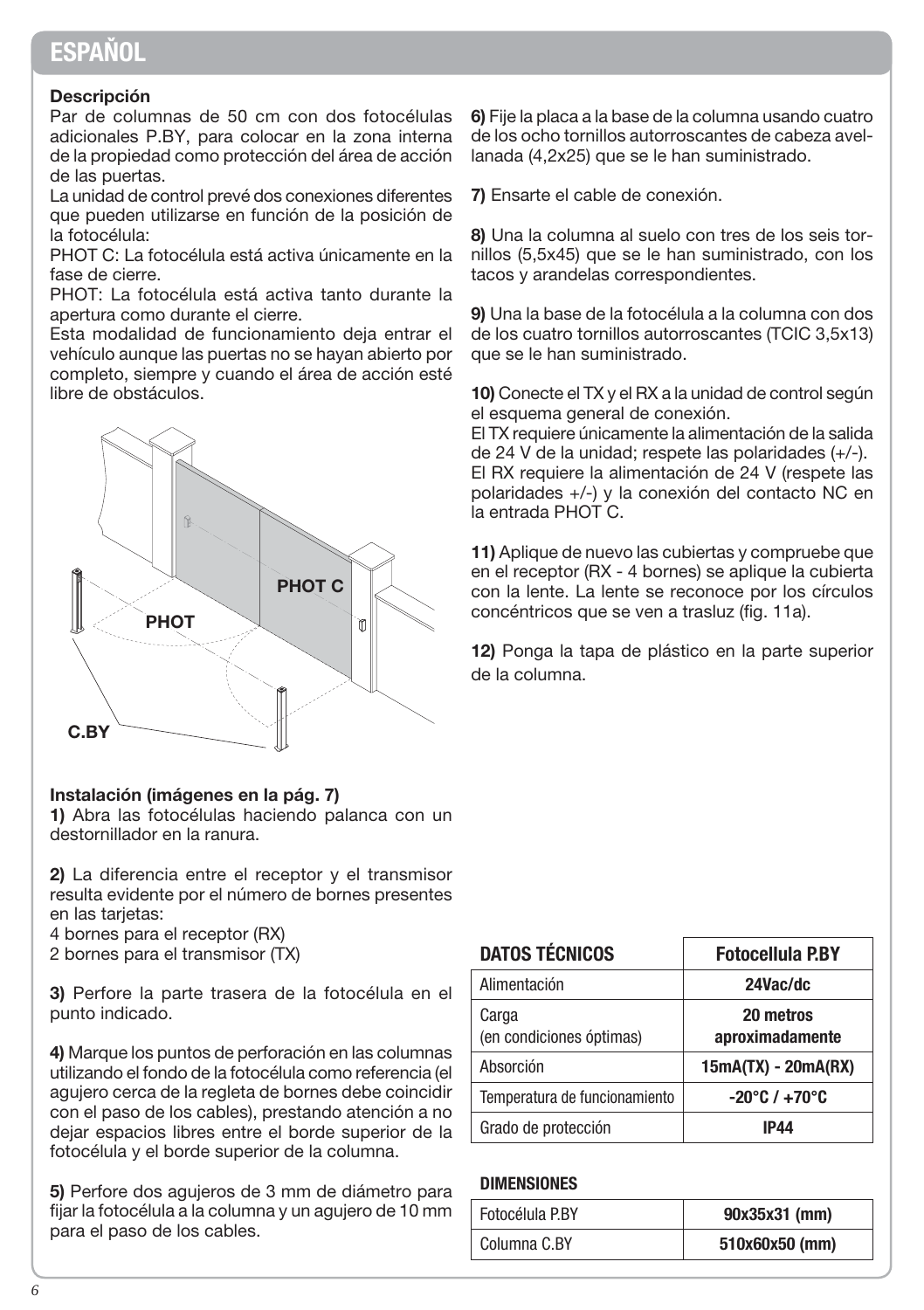